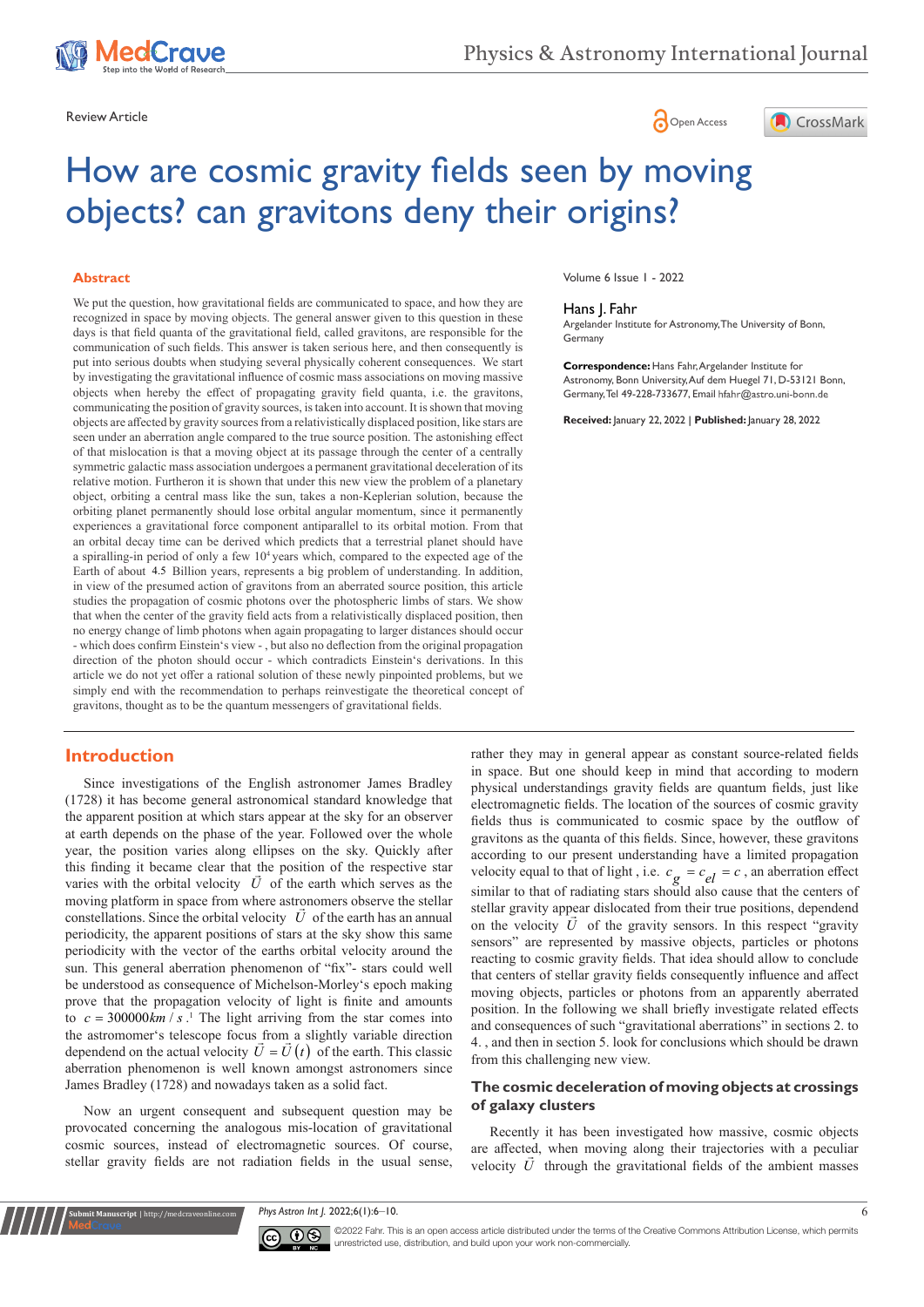of the universe and do see the positions of discrete cosmic mass sources like stars, galaxies or galaxy clusters relativistically displaced with respect to their real positions given in the cosmic rest frame.<sup>2,3</sup> This "gravitational aberration" phenomenon, well known amongst astronomers by its electromagnetic analogue as "stellar aberration", should have most interesting, surprising effects on the gravitationally influenced motion of such objects.

The above mentioned authors considered the situation that the locations of the sources of gravity, due to the finite propagation velocity  $v_g = c$  of gravitons, are recognized or perceived by gravitationally influenced moving particles or photons at "relativistically retarded" positions. Hence the apparent direction of the gravitational pull with respect to the location of the real mass source experiences an aberration, meaning that it appears as displaced by a certain angle  $\delta\theta$ . If a corresponding mass element  $\delta M_C$  on a spherical mass shell of a cluster at a radial distance  $r$  is "gravitationally" seen by an object at rest with respect to the cluster center under an angle  $\theta$ , it instead acts upon a moving particle or photon effectively not from this direction  $\theta$ , but from an apparently different direction  $\theta = \theta + \delta \theta$ , when viewed by the moving particle with velocity  $\vec{U} = U \vec{k}$  or by the photon with a velocity  $\vec{c} = c \vec{k}$ .

According to SRT- relations these two angles  $\theta$  and  $\theta$  for an object moving with a velocity  $U = Uk$  are connected by the following relation:4

$$
\cos \theta^{'} = \frac{\cos \theta + \beta}{1 + \beta \cos \theta} \tag{1}
$$

where  $\beta$  is given by  $\beta = U/c$ . Imagining now an object at a distance *R* from the center of a cluster (see Figure 1 for illustration), then it is evident that this object is attracted by the gravitation of a mass element  $\delta M_C$  under an angle  $\theta'$  given by the formula above, when this mass element, judged from the rest frame of the cluster, is located under an angle  $\theta$ .

This, however, means that along the trajectory an effective, attractive force acts given by

$$
\vec{k} \cdot \delta \vec{K} = -G \delta M \frac{\cos \theta}{R^2 + r^2 + 2rR \cos \theta} \tag{2}
$$

which lead to unexpected new effects.



**Figure 1** Illustration of a moving object crossing a radially symmetric cluster mass system.

 One can easily agree to the point that forces perpendicular to *k*  $\overline{1}$  cancel as long as the object is moving on a central line crossing right through the center of the spherically symmetric mass cluster at  $r = r_c = 0$ . But calculating now the integrated forces *K* in direction *K* of the motion, acting on the moving object at the place *R* , one obtains the following, surprising result<sup>2,3</sup> when assuming spherically symmetric mass distribution according to  $\rho(r) = \rho_c \exp[-r/r_0]$ :

$$
K = -G\pi\rho_{C,0}\int\theta\int\left[\rho - \frac{r}{r_0}\right]\sin\theta d\theta \frac{\frac{\cos\theta + \beta}{1 + \beta\cos\theta}}{R^2 + r^2 + 2rR\cos\theta}r^2dr
$$
 (3)

For the case  $R = 0$ , i.e. the object is located just in the center of the cluster, this expression is simplified to the following, easily handable expression:

$$
K = -G\pi \rho_{C,0} \int_0^\infty \exp\left[-\frac{r}{r_0}\right] dr \cdot \int_0^\pi \frac{\cos\theta + \beta}{1 + \beta \cos\theta} \sin\theta d\theta \tag{4}
$$

making evident that even in the cluster center at  $R = 0$ , being surrounded by a spherically symmetric mass distribution of the cluster, the moving object experiences a net force given by the following evaluated expression:

$$
K = -G\pi\rho_{c,0}r_0 \int_0^\pi \frac{\cos\theta + \beta}{1 + \beta\cos\theta} \sin\theta d\theta = -\frac{3}{4}G\frac{M_c}{r_0^2} \left[\frac{1 - \beta^2}{\beta^2} \ln\left[\frac{1 + \beta}{1 - \beta}\right] - \frac{2}{\beta}\right]
$$
(5)

where  $M_C$  denotes the total mass of the cluster. In Figure 2 the force  $K(\beta)$  is shown as function of  $\beta = U/c$  making it also evident that for  $U = \beta = 0$  this force  $K(\beta=0)$  vanishes.





**Figure 2** The force  $K(\beta)$  normalized by  $[3GM_C/4r_0^2]$  is shown as function of  $\beta = U/c$ .

The above result at first glance appears counter-intuitive, since, as is generally known, in the center of a symmetric mass distribution one would normally not expect any net gravitational force, i.e. in the center of the Sun or the Earth there is no gravitational force. In case, however, when the object in the center is moving with velocity *U* , then in fact there is a net acting force given by the upper expression. Only for the case of  $\beta = U = 0$  there exists no force. Also the general scientific wisdom, that inside a spherical mass shell no gravitational field is felt, obviously does not hold for an object in motion with  $\beta \ge 0$ . This is because a moving object recognizes the surrounding single mass elements on the spherical shell at asymetrically displaced positions, and hence no spherical gravitational symmetry is valid for

**Citation:** Fahr HJ. How are cosmic gravity fields seen by moving objects? can gravitons deny their origins? *Phys Astron Int J.* 2022;6(1):6‒10. DOI: [10.15406/paij.2022.06.00242](https://doi.org/10.15406/paij.2022.06.00242)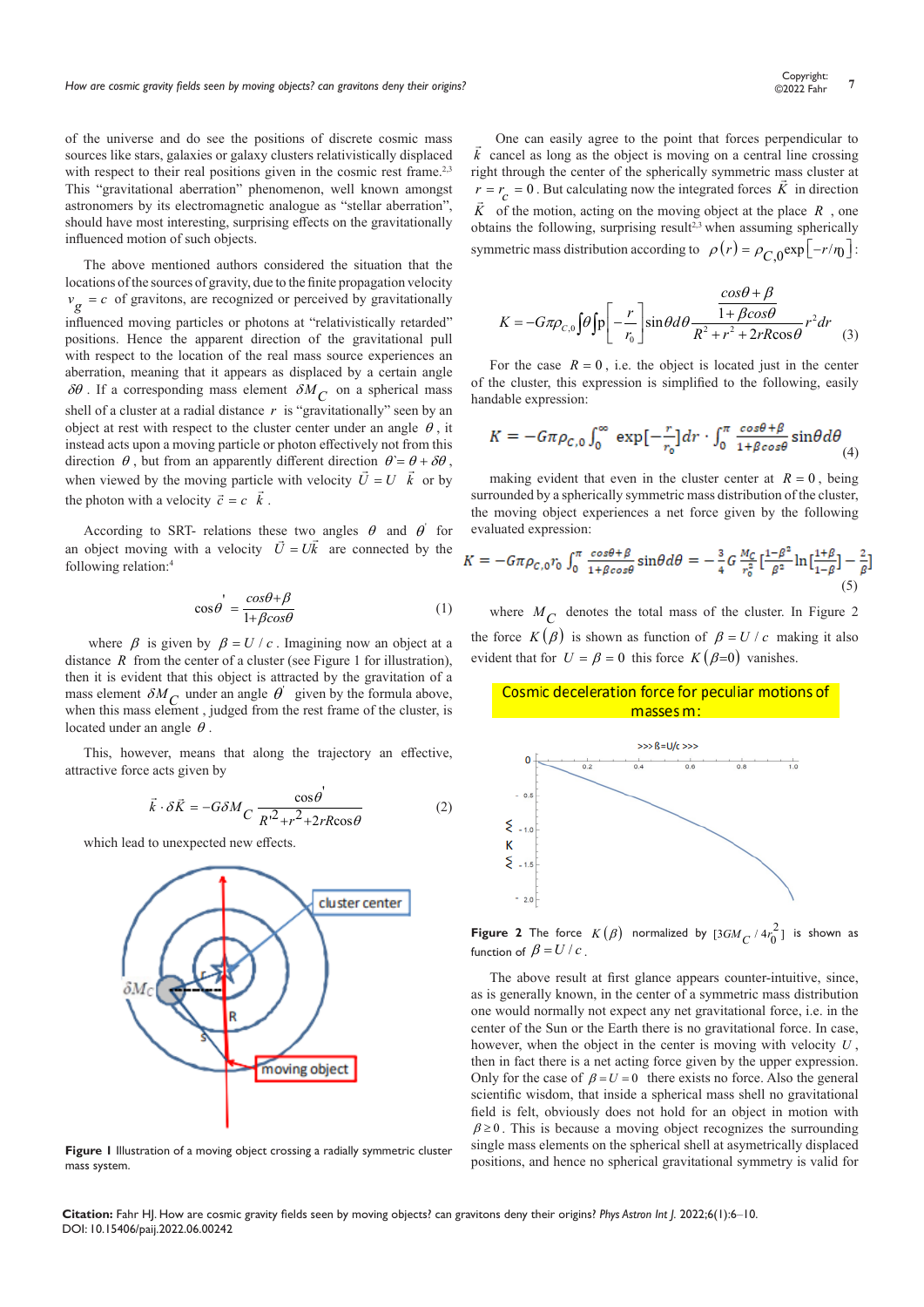this object. This appears surprising and we may keep this result in mind as a challenge for our further investigations.

## **Aberration of the gravity source for the moving object at Keplerian motions**

Regarding the relativistic dislocation of a planetary object orbiting the central gravity source, the Sun, in a quasicircular orbit, it is interesting to pay attention to the already pronounced difference between the situation  $A$ : in the Suns rest frame, and  $B$ : in the frame of the moving planetary object. In the Suns rest frame the object moving in a circular orbit around the sun, at its actual position with respect to the direction of its circular motion  $\vec{U}$ , sees the center of gravity, i.e. the sun, at an angle  $\theta = \pi/2$  or  $\cos \theta = 0$ . In its own gravity, i.e. the sun, at an angle  $\theta = \pi / 2$  or  $\cos \theta = 0$ . In its own rest frame moving with  $\vec{U}$ , however, the object recognizes the gravity center at an angle  $\theta'$  which latter as already presented in the section ahead depends on  $\beta = U/c$ . This means that instead of seeing the center of gravitation from the moving planet under the angle  $\theta = 90^\circ$ , under these prerequisites it sees it under the angle  $90^\circ + \delta\theta$ , with  $\delta\theta = -U/c$  (see Equ. (??)) which implies that there permanently exists a gravitational force component acting on the moving planet at its circular motion antiparallel to its orbital velocity  $U$  .

Hence evidently this force tends to reduce the orbital velocity *U* by the following amount

$$
m\frac{d\vec{U}}{dt} = -\cos\theta \frac{GmM_S}{R^2}
$$
 (6)

consequently causing a decrease of the orbital velocity  $\boldsymbol{U}$  and leading to the following first-order equation of motion under the action of the first-order perturbation force  $K_{\parallel} = -(U/c)K$ :

$$
\frac{d\vec{U}}{dt} = -\frac{U}{c}\frac{GM_s}{R^2} \tag{7}
$$

or with introduction of the orbital period of the Earth around the Sun with  $Y_E = 2\pi R_E / U_E = 1$  *year* leading to:

$$
U(t) = U_E \exp\left[-\frac{c}{U_E} \frac{2\pi GM_S (t - t_0)}{c^2 R_E Y_E}\right]
$$
(8)

With the Schwartzschildradius of the sun,  $r_{SS} = (2GM_s) / c^2$ ,

this thus leads to: 
$$
U(t) = U_E \exp\left[-\frac{c \pi r_{SS}(t-t_0)}{U_E R_E Y_E}\right]
$$
 (9)

This formula tells us that a typical relativistic decay period of the quasi-circular spiralling-in orbital motion of e.g. the Earth is given by about a period of

$$
\tau_E = (U_E/c)(R_E/\pi r_{SS}) \approx 1.6 \cdot 10^3 Y_E
$$

and does indicate the very astonishing result that circumsolar orbits at distances smaller than or equal to  $R = R_E$  should have a decay period of only a few thousand years. How under these circumstances the solar system and its planets could have reached an age of 4.5 Billion years? - That represents another challenge to this theory of relativistically mislocated gravity sources.

## **Propagation of cosmic photons over stellar limbs**

Challenged by the above results, we now shall study the effect of how, in view of the new auspices mentioned in this present article here, a central gravity source like a star should influence a photon propagating on a straight line just passing over the limb of the stellar photosphere of this star. As elaborated in detail by Fahr<sup>21</sup> a photon with the energy  $E_V = hv$  passing along the *x*-axis over the limb  $y = r<sub>e</sub>$  of a star will undergo an energy change per increment *dx* on the  $x$ <sup>-</sup>axis (for an illustrative view see Figure 3) given by:

$$
d\left(h\nu\right) = -dx\frac{h\nu}{c^2} \frac{GM}{\left[x^2 + y^2\right]} \cos\theta\tag{10}
$$

where in this case the relativistically relevant angle  $\theta$ , associated with the real position angle  $\theta$ , for the photon with  $\beta = U / c = 1$  is given by:

$$
cos\theta = \frac{\cos\theta + 1}{1 + \cos\theta} = \pm 1
$$
\n(11)

while (see Figure 3) in the stellar rest frame the position angle  $\theta$ is given by  $\cos \theta = x / \sqrt{x^2 + y^2}$ .



**Figure 3** Propagation of a photon just over the limb of a stellar photosphere.

Consequently at the propagation of a photon from  $x = -\infty$  to  $x$ , in view of the physical work done by the photon, the photon frequency  $v(x)$  changes as given by the following relation:

$$
v(x) = v_{\infty} \exp\left[-\frac{1}{c^2} \int_{-\infty}^{x} dx \frac{GM}{x^2 + y^2} \cos \theta^2\right]
$$
 (12)

Here  $G$  is the gravitational constant, and  $M$  is the stellar mass. For a photon propagating from  $x = -\infty$  to  $x = +\infty$  one, when inserting  $\cos \theta = \pm 1$ , the following frequency change:

**Citation:** Fahr HJ. How are cosmic gravity fields seen by moving objects? can gravitons deny their origins? *Phys Astron Int J.* 2022;6(1):6‒10. DOI: [10.15406/paij.2022.06.00242](https://doi.org/10.15406/paij.2022.06.00242)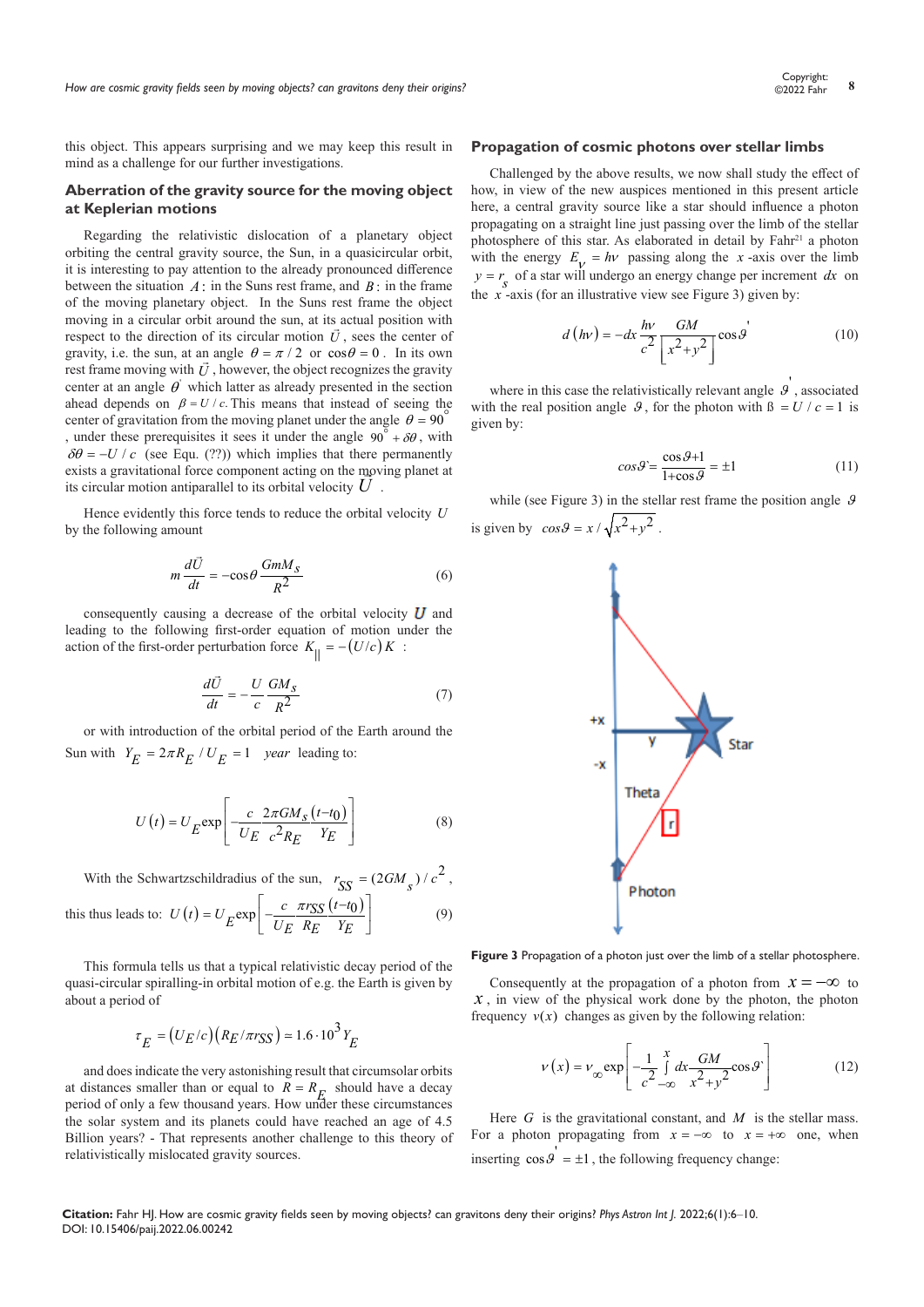*How are cosmic gravity fields seen by moving objects? can gravitons deny their origins?* **9** Contemporary *9* Copyright: 9 Copyright: 9 Copyright: 9 Copyright: 9 Copyright: 9 Copyright: 9 Copyright: 9 Copyright: 9 Copyrig

$$
v(-\infty \sharp +\infty) = v_{\infty} \cdot \exp\left[-\frac{1}{2} \int_{-1}^{1} \frac{x-0}{x^2+y^2} dx - \frac{GM}{2} \int_{-1}^{1} \frac{x}{y} dx - \frac{GM}{2} \int_{1}^{1} dx \right] = v_{\infty}
$$
\n(13)

namely no! change of the photon frequency occurs, as already obtained by Einstein<sup>6</sup> or later by Sexl and Sexl.<sup>7,8</sup>

But opposite to Einstein's result we now find that under the new auspices of a mis-location of the gravity source one obtains (see Fahr<sup>5</sup>) that the photon at such a limb passage also remains undeflected from its original  $x - axis$  due to the permanent vanishing of force components perpendicular to this axis along the whole  $x - axis$ , proven by the expression:

$$
K_{\perp}(\hbar v, x) = -\frac{h v}{c^2} \frac{GM}{x^2 + y^2} \frac{\sqrt{1 - \cos^2 \theta + \cos^2 \theta - 1}}{1 + \cos \theta} = 0
$$
\n(14)

This is in opposition to Einstein's findings that a deflection of the this is in opposition to Liberty 2 interest-<br>photon by an angle  $\delta = 2GM / yc^2 = R_g / y$  should occur with  $R_S$ denoting the Schwarzschild radius of the star with mass *M* .

# **Concluding remarks**

In this article we have made use of the standpoint justified by Fahr and Heyl<sup>2,3,9,10</sup> that - not only electromagnetic radiation sources -, but as well gravitational sources in space seen from moving objects, like massive particles in motion or propagating photons, should appear at aberrated, dis-located positions. This gravitational source aberration should evidently occur - just like in the analogous electromagnetic case (see: stellar aberration, James Bradley, 1728) as long as gravitational fields are communicated to space by gravitons, analogous to electromagnetic radiation fields by electromagnetic photons, and as long as both field quanta propagate with the same velocity  $c = c_g = c_e$ , as is the physical knowledge of our present epoch. Based on this knowledge one has to expect aberrations in the recognition of gravitational source positions by moving massive objects or photons as already discussed by the above mentioned authors.

In this article here it is shown that due to this relativistic mislocation of a gravitational source, e.g. like a star, aberrational effects should occur in many important cases when photons or massive particles move over extended distances in cosmic space being influenced by cosmic masses, or scratch closely over photospheric limbs of surrounding stars. As we have shown (see section 4) in the latter case the photon, due to this aberrational effect, will not change its energy at such a limb passage, however, due to this aberrational effect at the same time will also always see the center of the stellar gravity field displaced in such a way that no force component perpendicular to its passage line appears. This means the photon should pass the star undeflected, which would be in contrast to Einstein's prediction of a deflection angle by  $\delta = 2GM / r_{\rm g}c^2$  and to observations made by Fomalont.11,12 Also the lensing effects observed at recent times by astronomers at stars appearing for us behind a massive foreground galaxy need to be newly interpreted in the light of this new view. We are waiting impatiently for a timely solution of this embarrassing scientific situation.

Especially the general, cosmic "deceleration effect" presented in section 2 needs to be understood, i.e. the effect that peculiar velocities of massive objects are permanently reduced in magnitude at the progress of cosmic time, and the analogue effect onto cosmic photons that they are permanently increasing their redshifts, the longer they

propagate through the universe. These effects are most surprising in all their indicated consequences and have encouraged us here in this paper to apply these relativistic gravitational aberration effects in ambient cosmic gravity fields also now to more local and smallerscaled motions like those of objects and photons through the gravity fields of galaxy clusters or even to Keplerian motions of planetary bodies orbiting their parent central stars. And again at these new applications the results which we derive here are highly surprising, shocking and still looking for observational confirmations and interpretations.

In this paper here we are not presenting a very conclusive result, but we are essentially only raising questions putting the finger on something unexplained and want to excite other scientists from the astronomical community to follow us in these thinkings. Maybe in view of these results we are going so far as to say that the physics and doctrine of gravitons - thought to be the light-fast messengers of gravitational fields - has to be newly conceived.

Even though the theory of a Keplerian object under relativistic gravity effects of the Sun presented in section 4 was simplified in many theoretical respects, the shocking result, implying orbital decay times of terrestrial planets of only a few  $10<sup>3</sup>$  years nevertheless is fairly solid and unavoidable. The presented calculation had assumed a planetary orbit which at its loss of orbital angular momentum stays quasicircular over the whole decay period. This of course is not exactly true, but the permanent loss of angular momentum of the planetary object under the given conditions would turn the circular into an elliptical orbit, and a more reliable numerical calculation should be carried out, however, as can easily be proven, would not change the decay time period by an order of magnitude.

At the end of this article this means we do in fact at this moment not see any rational explanation for the very short orbital decay time periods of planets under this special-relativistic gravitational action of the Sun. What kind of a solution of these indicated problems could be imagined? Perhaps the whole concept of gravitational fields being propagated to other gravitationally attracted massive bodies derived in a linearized version of the GRT field equations by Einstein<sup>13</sup> or later e.g. by Goenner<sup>14</sup> must become again a subject of reinvestigations. Perhaps one must finally even dare to presume that there are in fact no gravitons, and that gravity fields in fact are no quantum fields, even though their existence since long ago,<sup>15</sup> has been claimed for - or these gravitons are perhaps faster than light, gradually removing the presented challenge with  $c_g > c$ .

At least since up to now there has been no success in the attempt to quantize gravity fields, i.e. Einstein's General Relativistic gravity fields, it must be allowed to also hesitate believing in the up to now given concept of gravitons as the quantum bosons of gravitational fields, expected as mass-less and with spin "2". It is perhaps an error to believe that with the recently installed big gravity wave antennas the existence of gravitons had been clearly verified. Maybe gravitational waves have been proven to exist with LIGO- or Virgo-,<sup>16,17</sup> but gravitons up to the present have not been confirmed with these antenna devices.18 But if in fact gravitational fields are no quantum fields, then one also might find therein the evident solution of the above presented "orbit decay problem".

### **References**

- 1. Michelson AA, Morley EW. American Journal of Science. 1887;34:333.
- Fahr HJ, Heyl M. A universe with constant expansion rate abolishes the need for vacuum energy. *Physics & Astronomy Intern Journal.* 2020a;4(4):156‒163.